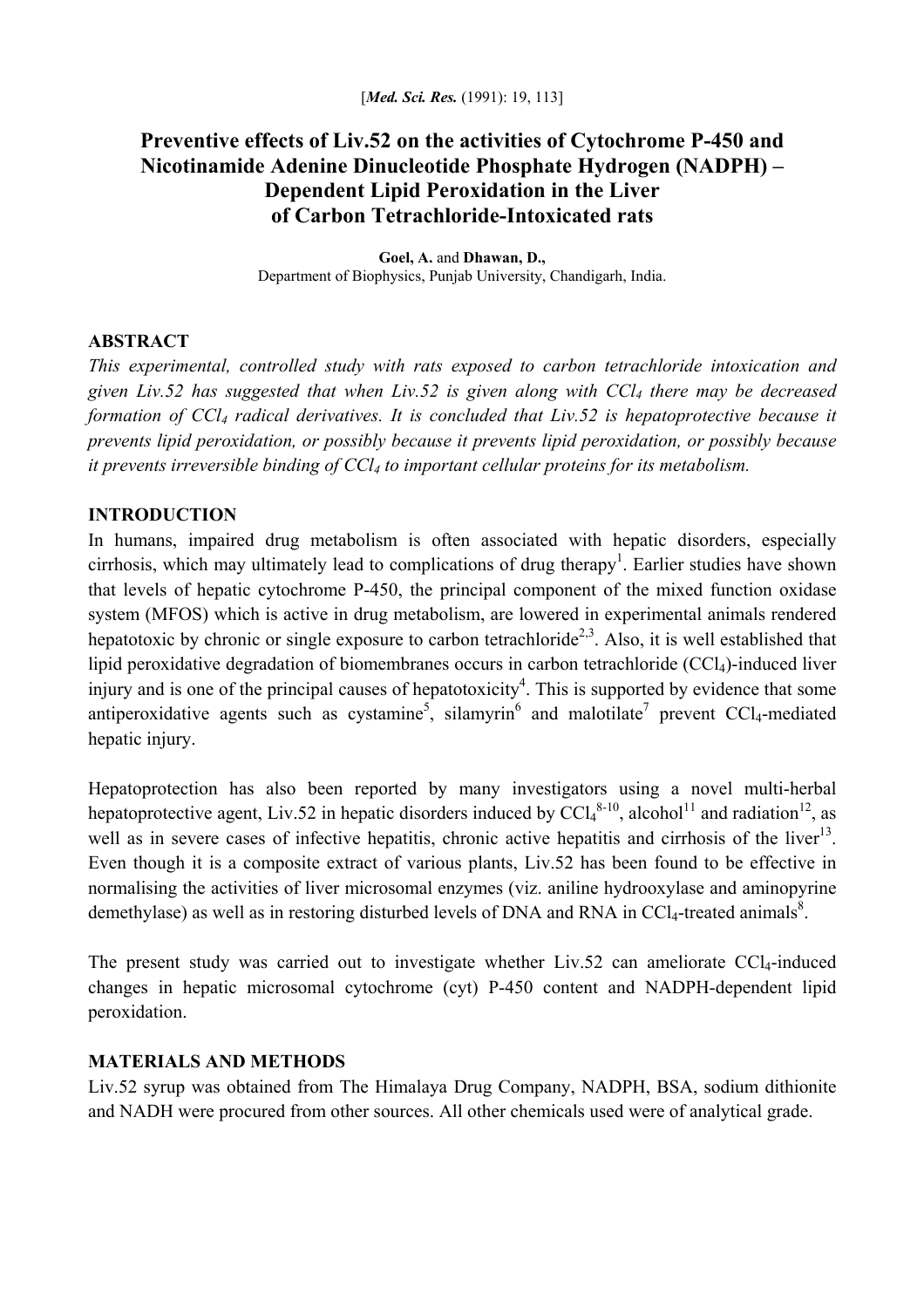Mature male albino rats (Swiss Porton strain) weighing between 150-180 g were procured from the Central Animal House, Punjab University, Chandigarh. The animals were fed pelleted standard laboratory feed (Hindustan Lever) and water *ad libitum*.

In all, 18 rats were segregated into three groups of six rats each. Group 1 served as control (untreated) and were injected subcutaneously with 0.2 ml of groundnut oil alone twice a week. In Groups 2 and 3, animals were injected subcutaneously (s.c.) with 0.2 ml of CCl<sub>4</sub> mixed with 0.2 ml of groundnut oil (1:1) twice a week. In addition, the animals in Group 3 were also given orally 0.5 ml of Liv.52 every day<sup>10</sup>. All treatments continued for a total duration of six weeks.

The animals were killed by exsanguination under light ether anaesthesia at the end of the study. After opening the peritoneal cavity, the livers were perfused *in situ* with cold 50 mM Tris-HCl buffer (*p*H 7.4) containing 0.15 M KCl and 2 mM EDTA. The tissues were excised, weighed and homogenised in 50 mM Tris-HCl buffer (*p*H 7.4) containing 150 mM KCl and 0.25 M sucrose. Finally, the homogenate was diluted to a concentration of 1 g wet wt/4.0 ml (w/v) with the same buffer. Tissue homogenate was subjected to cold centrifugation at 10,000 g for 30 min. The 10,000 g supernatant was used for biochemical assays.

The concentrations of total cyt P-450 in microsomal preparations was determined by the method of Omura and Sato<sup> $14$ </sup> from CO difference spectrum of dithionite reduced samples, using an extinction coefficient of 91 mM<sup>-1</sup> cm<sup>-1</sup>. NADPH-dependent lipid peroxidation was assayed by the method of Pederson *et al.*<sup>15</sup>. Protein concentrations of microsomal suspension were determined by the method of Lowry *et al.*16.

### **RESULTS AND DISCUSSION**

The results of these investigations, shown in Table 1, demonstrate that  $CCl<sub>4</sub>$  toxicity to the animals resulted in decreased activity of cyt P-450 (*p*<0.001; 31.72%) and greatly increased the extent of NADPH-dependent lipid peroxidation (*p*<0.001; 259%) in the liver. However, treatment with Liv.52 ameliorated this observed decrease of cyt P-450 activity, reducing it to almost normal limits, although there was a persistent marginal increase of 27% as regards lipid peroxidation.

| <b>Table 1:</b> Effect of Liv.52 on the activities of cytochrome<br>P-450 and NADPH-dependent lipid peroxidation in rats<br>intoxicated with CCl <sub>4</sub><br>(mean $\pm$ SD; n=6 animals in each group) |                                                    |                                                                                |
|-------------------------------------------------------------------------------------------------------------------------------------------------------------------------------------------------------------|----------------------------------------------------|--------------------------------------------------------------------------------|
| Group                                                                                                                                                                                                       | <b>Cyt P-450</b><br>$(mmoles mg^{-1})$<br>protein) | NADPH-dependent<br>lipid peroxidation<br>$(mmoles mg^{-1})$<br>protein/15 min) |
| (Control)                                                                                                                                                                                                   | $0.769 \pm 0.10$                                   | $0.203 \pm 0.040$                                                              |
| (CCl <sub>4</sub> )                                                                                                                                                                                         | $0.525 \pm 0.07$ ** <sup>#</sup>                   | $0.729 \pm 1.03***$                                                            |
| $(CCl_4 + Liv.52)$                                                                                                                                                                                          | $0.720 \pm 0.08$                                   | $0.258 \pm 0.046*$                                                             |
| As compared with Group 1, $*_{p}$ <0.05; $*_{p}$ solong 1.<br>As compared with Group 3, $\frac{\#p}{0.001}$ .                                                                                               |                                                    |                                                                                |

It is generally accepted that CCl<sub>4</sub>-induced liver injury is initiated by the formation of a reactive metabolite, trichloromethyl radical  $(CCl_3)$ , by the microsomal mixed function oxidase system<sup>17,18</sup>. Formation of this reactive metabolite is catalyzed by microsomal enzymes. They are thus among the most vulnerable to the toxic effects of  $\text{CCl}_4$  and ultimately levels of cyt P-450 are suppressed<sup>18,19</sup>. Further, there are reports that this activated CCl<sub>3</sub> radical binds covalently to macromolecules and induces peroxidative degradation of membrane lipids of the endoplasmic reticulum rich in polyunsaturated fatty acids<sup>4</sup>.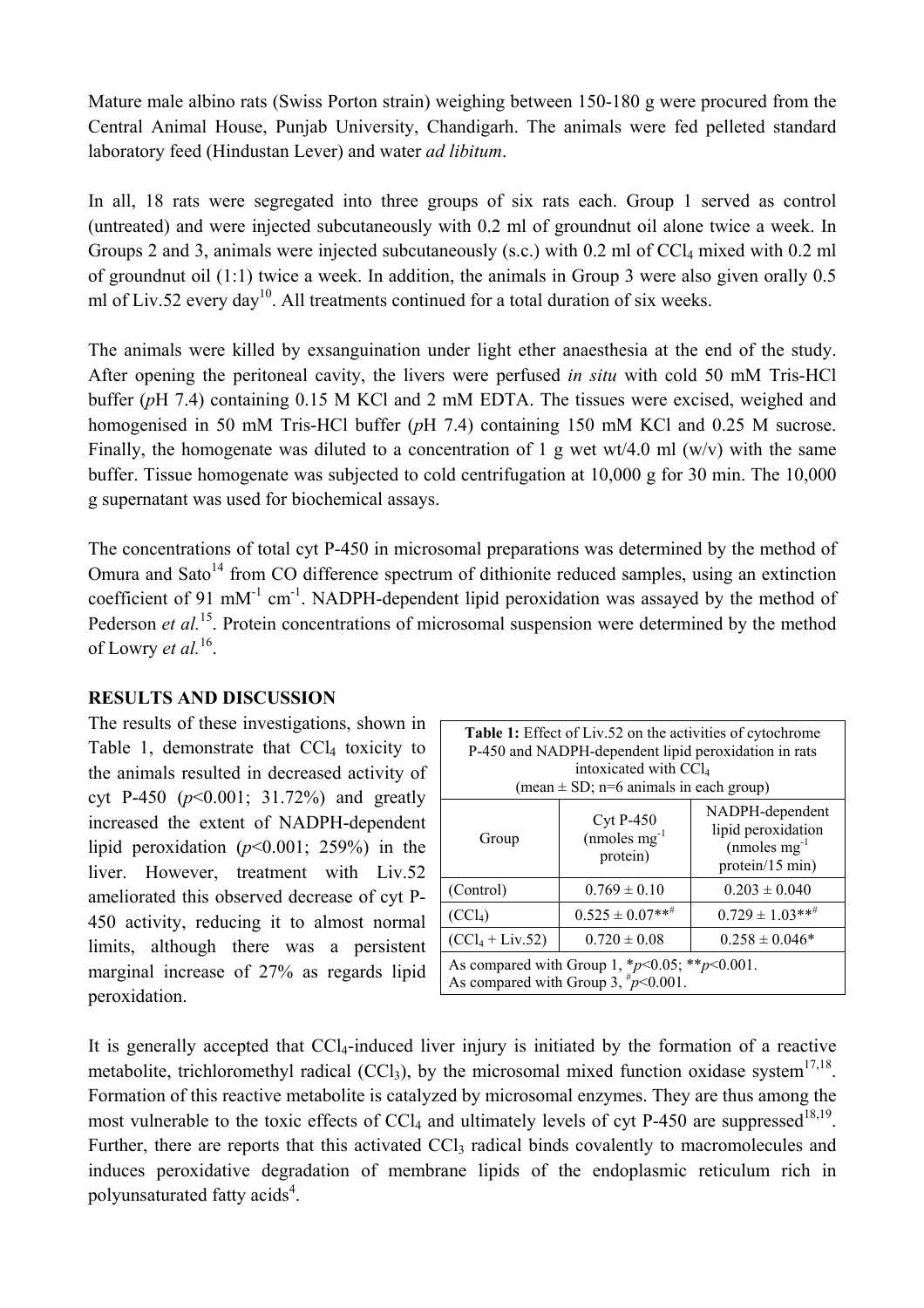This leads to disintegration of mitochondrial, lysosomal and cellular membranes and finally to cell  $n$ ecrosis<sup>20</sup>

Thus, it is likely that the potent antiperoxidative agents protect the liver by preventing CCl<sub>3</sub>-induced peroxidative disintegration of membranes. In our study, Liv.52 treatment of CCl4-intoxicated rats resulted in complete normalisation of cyt P-450 activity and also altered NADPH-dependent lipid peroxidation significantly as compared to hepatotoxic rats.

The protective effects of Liv.52 in reducing lipid peroxidation in hepatotoxic conditions have been shown earlier<sup>21</sup> and are attributed to the action of Liv.52 in reducing tocopherol levels. Although there is insufficient information to establish the mechanism of action of Liv.52 protection, this could be due to its antiperoxidative activity, which is dependent either on decreased production of CCl4 radical derivatives, or due to its antioxidant action.

The results of our study suggest that the action may be due to the decreased formation of  $\text{CCl}_4$ radical derivatives, as Liv.52 was given along with CCl4. We conclude that Liv.52 is hepatoprotective because it prevents lipid peroxidation, or possibly because it prevents irreversible binding of CCl<sub>4</sub> to important cellular proteins for its metabolism.

### **REFERENCES**

- 1. Schenker, S. Hoyumpa, A.M. and Wilkinson, G.R. *Med. Clin. North Am.* (1975): 59, 887.
- 2. Reiner, O., Athanassopoulos, S., Hellmer, K.H. *et al. Arch. Tox.* (1972): 29, 219.
- 3. Uehleke, H., Hellmer, K.H. and Tabarelli, S. *Xenobiotica* (1973): 3, 1.
- 4. Klaassen, C.D. and Plaa, G.L. *Biochem. Pharmacol.* (1969): 18, 2019.
- 5. Castro, J.A., Ferreyra, E.C., Castro, C.R. *et al. Toxicol. Appl. Pharmacol.* (1973): 24, 1.
- 6. Bindoli, A., Cavallini, L. and Siliprandi, N. *Biochem. Pharmacol.* (1977): 26, 2405.
- 7. Wakasugi, J., Tawara, K., Katami, K. *et al. Jpn. J. Pharmacol.* (1985): 38, 391.
- 8. Thabrew, M.I., Emerole, G.O. and Subbarao, V.V. *Toxicol. Lett.* (1982): 14, 183.
- 9. Joglekar, G.V., Chitale, G.K. and Balwani, J.H. *Acta Pharmacol. Toxicol.* (1963): 20, 73.
- 10. Karandikar, S.M., Joglekar, G.V., Chitale, G.K. and Balwani, J.H. *Acta Pharmacol. Toxicol.* (1963): 20, 274.
- 11. Patro, S. *J. Ind. Med. Prof.* (1957): 8, 1978.
- 12. Saini, M.R. and Saini, N. *Radiobiol. Radiother.* (1985): 26(3), 379.
- 13. Mandal, J.N. and Roy, B.K. *Probe* (1983): 4, 217.
- 14. Omura, J. and Sato, R. *J. Biol. Chem.* (1964): 234, 2370.